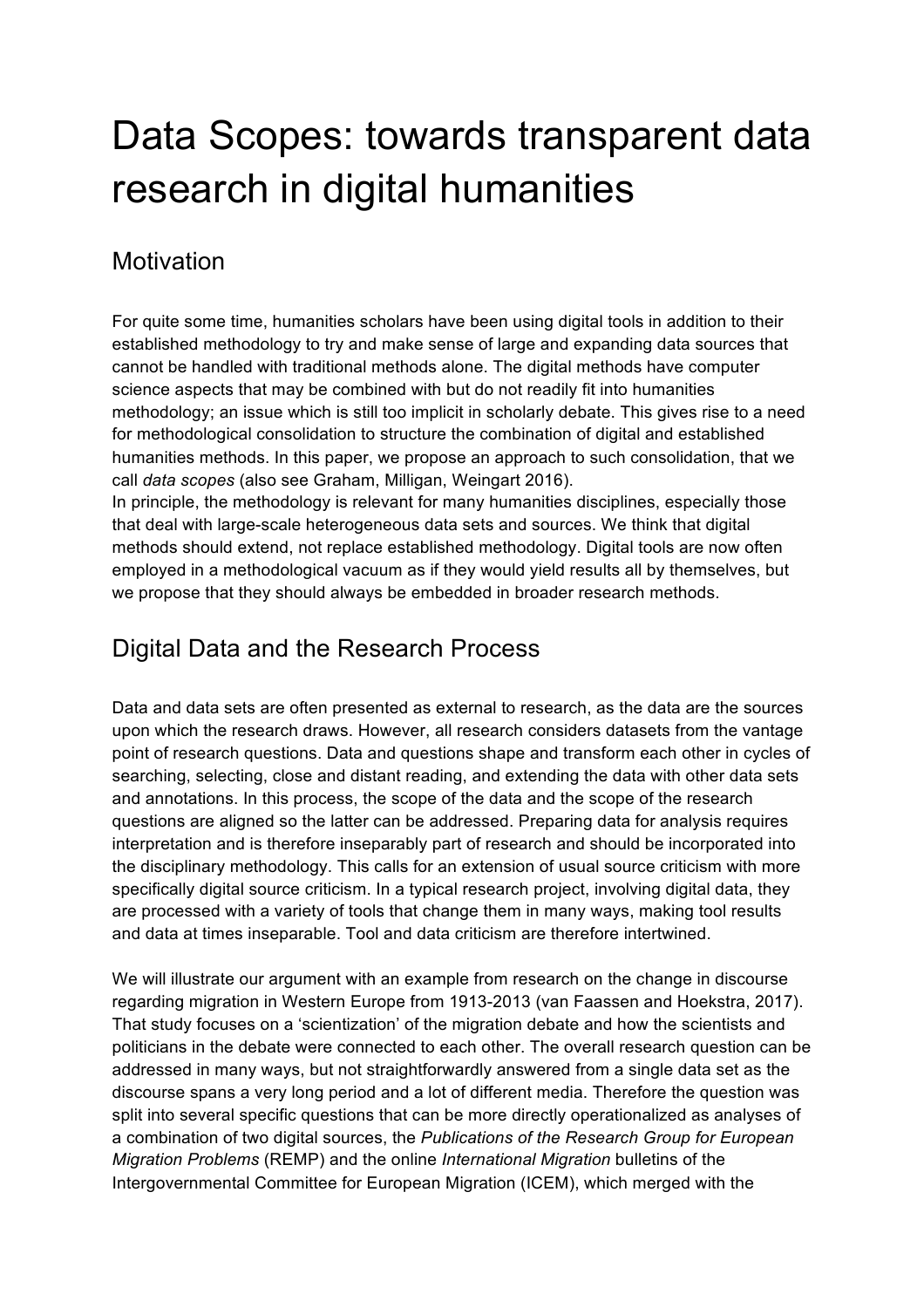*REMP-bulletin*. For the first dataset, it was possible to identify key actors and their roles and to address specific questions: "who were writing forewords, prefaces or introductions to each other's work; Who ordered the research? Who financed it? etc." (van Faassen and Hoekstra, 2017, p. 7). This requires modelling of actors (persons and organisations), their roles and the relationships between them, normalizing names of persons and mapping changing roles and names of roles over time, and linking them across publications. This in turn requires interpretations relying on domain knowledge that need to be argued for. For the long term trends in the migration discourse, the frequency in the occurrence of key terms was analysed using the other dataset (and a control set) consisting of series of article titles in *International Migration* and *International Migration Review*, two important long running journals supplemented by topic overviews from WorldCat. This required not only the use of weighted frequency analysis, but also a critical assessment of the value of the various series. Consequently, preparing data sets and analyzing them tends to happen in iterations, where initial analyses inform a next iteration of selecting, modelling, normalizing and linking, and data and research scopes are brought ever closer together.

### Conceptual model

Researchers start a research project with a research question, that may be adjusted and expanded in the course of the research process. From the onset, these questions determine the research scope and therefore the scope of which data are relevant. As the research proceeds, partial questions are either answered, or prove to be unanswerable with the available data, because of their form or because of the nature and extent of the data. Researchers then interact with their data, to annotate them in such a way that it enables them to answer questions. They may also pull in other data sets to expand the existing cluster of data, so that the scope of the data will fit the research scope better. In light of these dynamics of the research process, data and data clusters are not just 'raw material' that is object of study, but points of departure that these iterative research interactions change (Boonstra et al. 2006, 23). It is the research process that turns a data cluster into a data scope:

We may discern a limited number of separate activities working that are part of this research process that produces the data scope:

- · *Modelling* represents the data in such a way that it will fit the research scope
- · *Normalizing* structures data and reduces data variation so that they may be queried more easily and they can be used for comparisons, classifications or calculations

Linking data connects previously unconnected data, providing them with context from other data sets. Researchers should be aware that the validity or relevance of links can be context-dependent (person X and Y are linked for a specific question because they played the same role, but the link may be invalid for other questions, see Brenninkmeijer et al 2012).

· *Classifying* groups data in order to reduce complexity. This adds a level of abstraction to the data

As the research process transforms a cluster of data into a data scope, many levels of annotations are added to the original data sets. For the purpose of our analysis these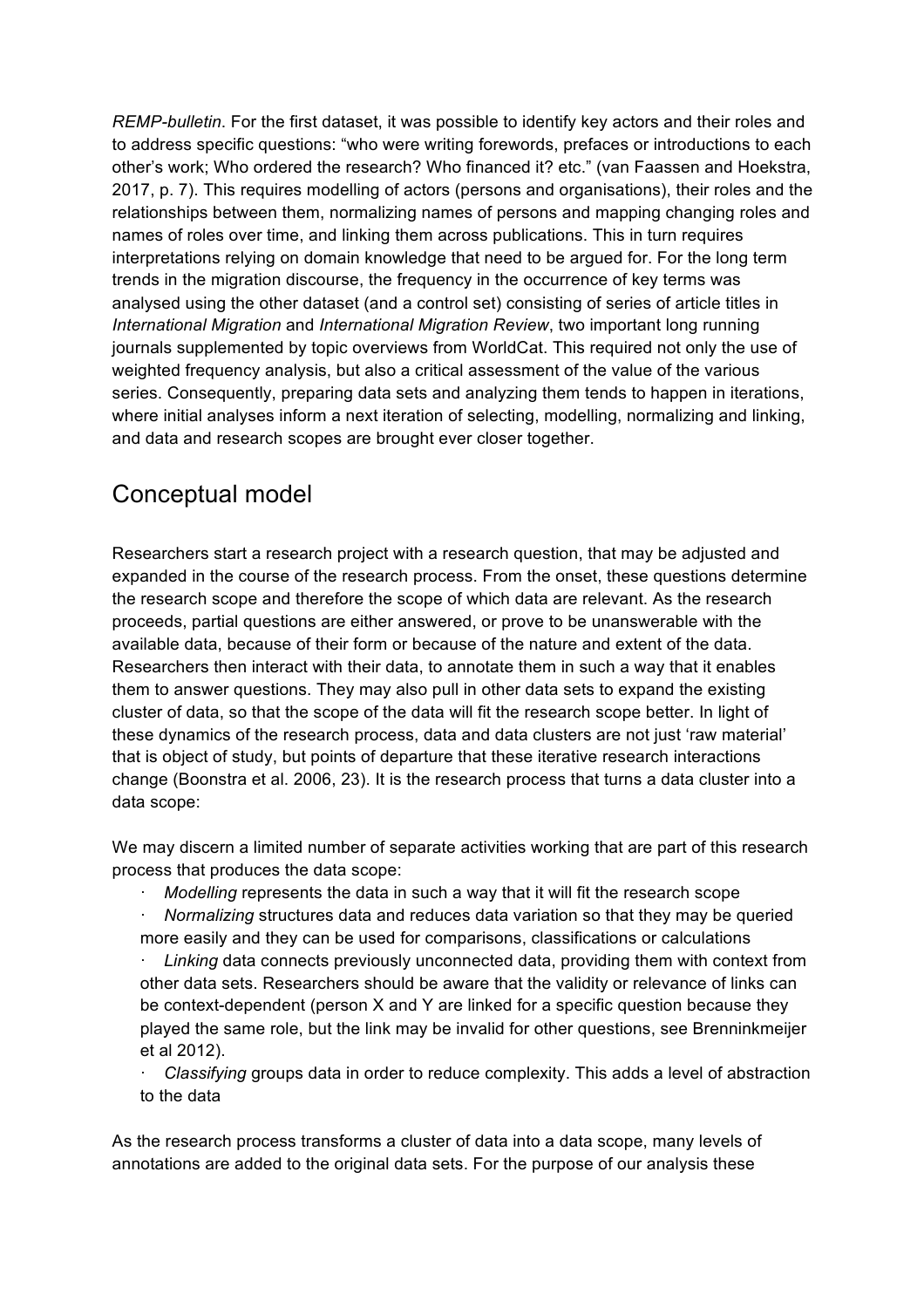annotations comprise all types of data enrichment, that range from structuring (for instance by adding markup to a text), to identifying named entities and keywords as structured metadata to adding explanatory notes and everything in between. It is easy to lose track of the changes, as enriching and transforming often goes in small steps and using many different manual and automatic procedures, and because transformations are often cumulative. In light of the incremental transformative effect of the research process upon the data, it is important to keep track of these changes, so that researchers can communicate about and account for their data scopes. Documenting the data changes makes both the research process and the resulting data scope transparent. This way, the research process also becomes reproducible and transferable to other research data clusters. (Groth et al. 2012; Ockeloen et al. 2013)

#### **Discussion**

The data scope concept is not a strictly theoretical model, but it is rooted in an experience of many years of empirical research with a lot of different research projects. In the presentation, we will illustrate the concept with an example of a research project that combines a number of data sources to analyze the long-term perspectives on discursive cycles relating to migration and migration policy.

Data scopes are not just a plea to work interdisciplinary and collaboratively, but in a number of research processes they are necessary. While our examples are mostly drawn from the historical sciences, the value of the concept is by no means confined to that disciplinary field.

In our view, such a methodological approach is always indispensable when there are large amounts of data available for research and when the data are of a more heterogeneous nature. Transparency and transferability is also important when researchers from different disciplines collaborate or when there is a collaboration between humanities researchers and more technologically oriented partners. In those cases, researchers, who have often mostly separate tasks, have to make sure that they understand each other to prevent misunderstandings and waste of resources.

Many humanities researchers have already adopted a part of the methodology, but unfortunately, they often just use a number of tools, without acknowledging the cumulative transformative effects these have. The value of the proposed model is in the emphasis on a coherent methodological approach to doing research with (large scale) data.

#### References

Boonstra, Onno, Leen Breure en Peter Doorn, 2006. *Past, present and future of historical information science,* Amsterdam 2006

Brenninkmeijer, C., et al. 2012. Scientific Lenses over Linked Data: An approach to support task specific views of the data. A vision. http://linkedscience.org/wpcontent/uploads/2012/05/lisc2012\_submission\_8.pdf